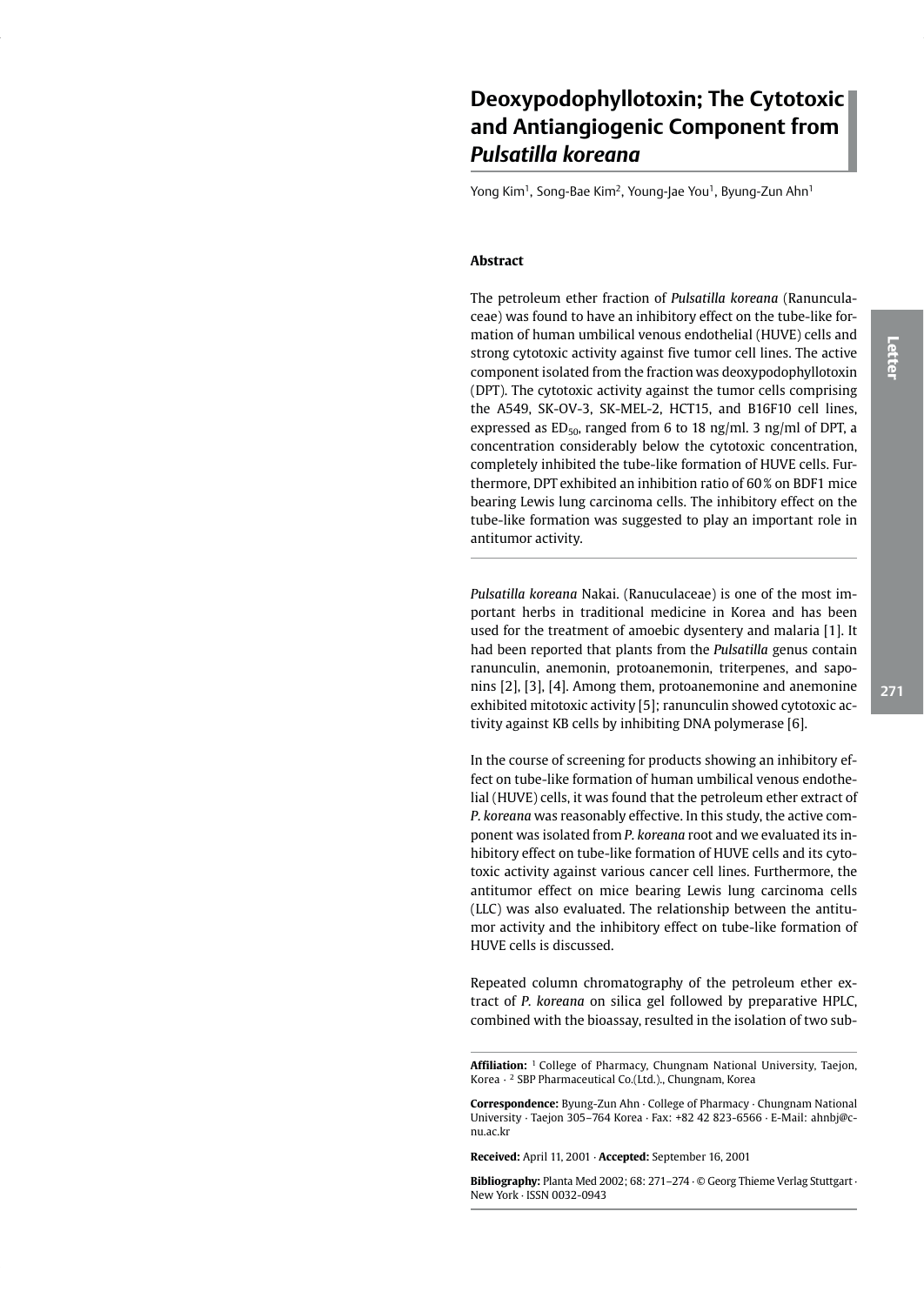272

stances. Compounds 1 and 2 were identified as deoxypodophyllotoxin (DPT) and pulsatillic acid, respectively by comparing their spectral data (HR-mass, UV, <sup>1</sup>H-, and <sup>13</sup>C-NMR) with the reported data [7], [8]. DPT has already been isolated from Bursera microphylla [12], Anthriscus sylvestris [13], Juniperus silicicola [14], Hernandia ovigera [15]. It is chemotaxonomically interesting that DPT was first isolated from a Ranuculaceen plant (Pulsatilla koreana). Recently, 5-hydroxydeoxypodophyllotoxin ( $\beta$ -peltatin) was isolated from the root of *P. chinensis* [16].

Cytotoxic testing of DPT toward 5 kinds of tumor cell lines including A549, SK-OV-3, SK-MEL-2, HCT15, and B16F10 was carried out with the results summarized in Table 1. DPT showed potent cytotoxic activity against all of the cell lines ( $ED_{50}$ , 6 - 18 ng/ ml). Among the human cancer cell lines, A549, a human lung cancer cell line, and HCT15, a human colon cancer cell line, were found to be more sensitive to DPT. Pulsatillic acid exhibited moderate activity  $(3.2 - 4.8 \mu g/ml)$  and was not studied further. The inhibitory effect of DPT on the tube-like formation of HUVE cells was measured (Fig.1). DPT inhibited the tube-like formation of HUVE cells at non-cytotoxic concentrations (1 - 3 ng/ml). In comparing the cytotoxic activity (the average  $ED_{50}$  values, 12 ng/ml) with the inhibitory activity on the HUVE cells ( $ED<sub>100</sub>$ , 3.0 ng/ml), DPT might be 8 times more potent against to HUVE cells than to the cancer cell lines.

The antitumor assay was performed using BDF1 mice bearing Lewis lung carcinoma (LLC). As shown in Table 2, DPT was intraperitoneally injected once a day with a daily dose of 20 mg/kg for 14 consecutive days. The tumor volume inhibition ratio was 60%, 58% and 59%, measured on 17<sup>th</sup>, 19<sup>th</sup>, and 21<sup>st</sup> day, respectively. Fig. 2 shows that the antitumor activity of DPT remained unchanged during the period of observation. This effect is remarkable considering that the potency of other anticancer agents generally decrease with time like etoposide does here. Contrary to our results on the solid tumor, Terada and coworkers [17] reported that DPT showed no significant antitumor activity on the life span of CDF1 mice bearing L1210 cells, an ascitic murine leukemia cell line. This means that DPT is more active on a solid tumor than an ascitic one.

Considering the dominance of the antiangiogenic activity over the cytotoxicity and the preferred antitumor activity on solid tumors, it was suggested that inhibition of angiogenesis might be one important antitumor mechanism of DPT against the LLC model. The consistency of the inhibition ratio mentioned above might be also due to the antiangiogenic effect on the antitumor behavior.



Fig. 1 Inhibitory effect of deoxypodophyllotoxin on tubelike formation of human umberical venous endotherial (HUVE) cells.

A: (-) Control B; (+) Control (Suramin, 100 µM) C; DPT (1 ng/ml), 50 % inhib. D: DPT (3 na/ml), 100 % inhibited



Time course Fig.  $2$ of antitumor activity deoxypodophylloof toxin and etoposide.

#### **Materials and Methods**

The root of P. koreana Nakai was collected in April, 2000 at Keryong mountain near Taejon city, Korea. This plant was identified by Professor Ki-Hwan Bae in the College of Pharmacy, Chungnam National University, where the voucher specimen (CNUP-0349) of the plant was deposited.

The powdered root (1 kg) was refluxed with methanol (3  $L \times 3$ ) for 24 h. The methanol extract was evaporated to yield a light brown residue (98 g), which was suspended in water. The suspension was partitioned into petroleum ether, ether, butanol successively to yield 10.3 g in the petroleum ether fraction, 21.9 g in the ether fraction, and 35 g in the butanol fraction. The petroleum ether fraction (10.3 g), which exhibited bioactivity was chromatographed over silica gel (400 g, 230 – 400 mesh, Merck) with cyclohexane-EtOAc step gradient (cyclohexane/ EtOAc, 50:1; 40:1; 30:1; 20:1; 10:1; 8:1; 5:1; 4:1; 3:1;

### Table 1 Cytotoxicity of active compounds (DPT, pulsatillic acid) from Pulsatilla koreana

| <b>Compounds</b> |      |          | $ED_{50}$ (ng/ml) <sup>a</sup> |       |               |  |
|------------------|------|----------|--------------------------------|-------|---------------|--|
|                  | A549 | SK-MEL-2 | $SK-OV-3$                      | HCT15 | <b>B16F10</b> |  |
| <b>DPT</b>       | 6    | 13.6     | 18                             | 8.9   | 6.8           |  |
| PA <sub>b</sub>  | 3200 | 4800     | N.T <sup>c</sup>               | N.T.  | N.T.          |  |
| Etoposide        | 480  | 760      | N.T.                           | N.T.  | N.T.          |  |

<sup>a</sup> ED<sub>50</sub> value was defined as the concentration of compounds needed to reduce a 50% of absorbance relative to the vehicle-treated controls.

<sup>b</sup> Pulsatillic acid <sup>c</sup> Not tested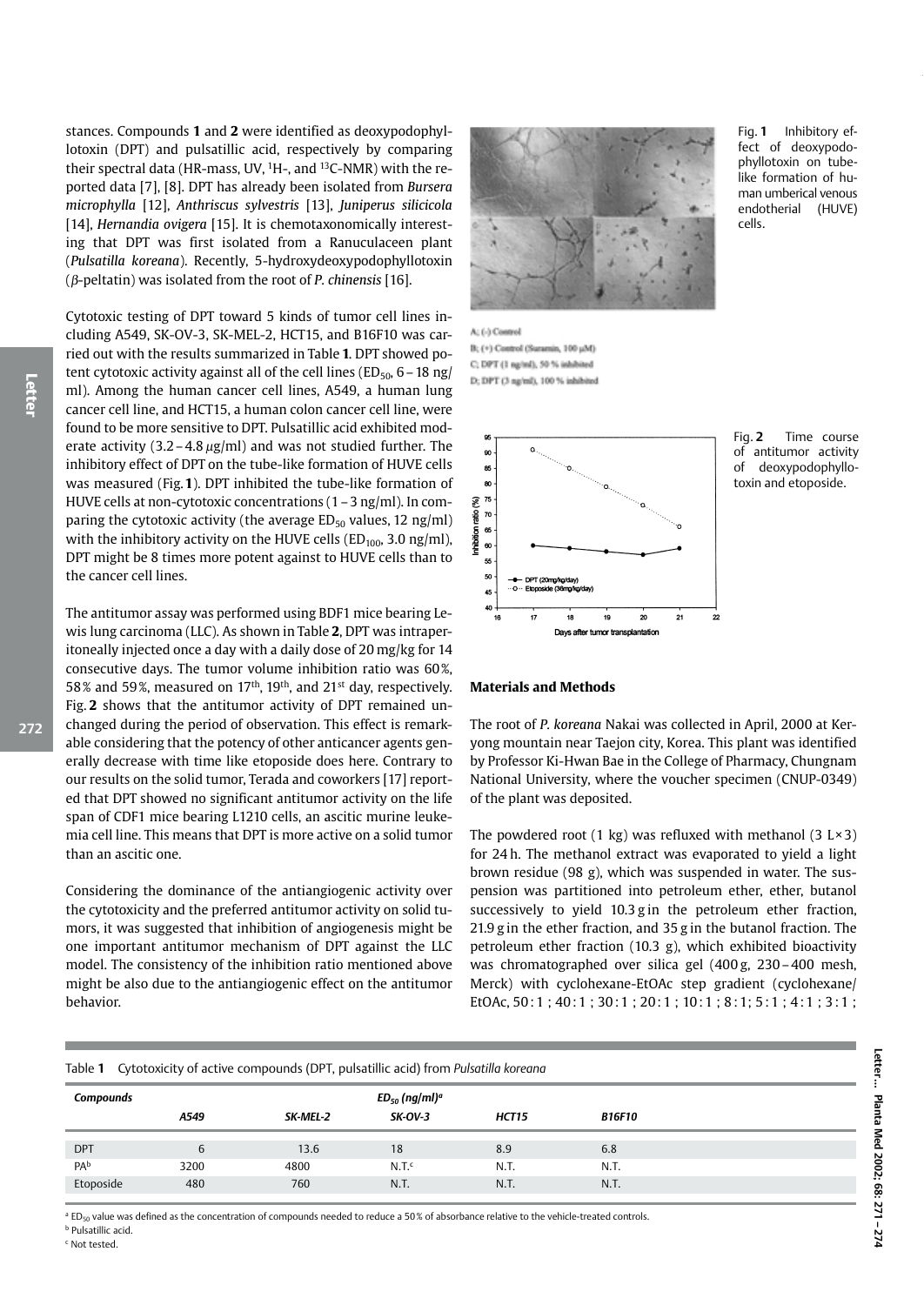| <b>Treatments</b> | Tumor Volume (Inhibition ratio, %) <sup>c</sup> |                    |                    |                     |  |  |  |  |
|-------------------|-------------------------------------------------|--------------------|--------------------|---------------------|--|--|--|--|
|                   | 17 day <sup>a</sup>                             | 18 day             | 19 dav             | 21 day              |  |  |  |  |
| Vehicle           | $2050 \pm 580^b$ (0)                            | $2445 \pm 655(0)$  | $2895 \pm 700(0)$  | 4195 $\pm$ 1005 (0) |  |  |  |  |
| <b>DPT</b>        | $820 \pm 370(60)$                               | $1005 \pm 125(59)$ | $1205 \pm 455(58)$ | $1720 \pm 510(59)$  |  |  |  |  |
| Etoposide         | $185 \pm 55(91)$                                | $380 \pm 135(84)$  | 595 $\pm$ 160 (79) | $1380 \pm 445(67)$  |  |  |  |  |

Table 2 In vitro antitumor activity of deoxypodophyllotoxin (DPT) on BDF1 mice bearing LLC tumor

<sup>a</sup> Days after tumor transplantation.

 $<sup>b</sup>$  Mean (mm<sup>3</sup>) ± S.D. (mm<sup>3</sup>).</sup>

<sup>c</sup> The antitumor activity was determined as inhibition ratio (%) in comparison with untreated control group as described in materials and method. DPT (20 mg/kg/day) and etoposide (36 mg/ kg/day) as a positive control were administrated i.p.

2:1; 1 L of each solvent) to give 6 fractions. The eluents were detected by TLC (cyclohexane/EtOAc, 5:1; silica gel, 0.25 mm, Merck). The chromatogram was sprayed with  $10\%$  H<sub>2</sub>SO<sub>4</sub>, followed by heating. The fifth fraction (1.5 g), which exhibited the activity, was then rechromatographed over silica gel (500 g) with cyclohexane-EtOAc (cyclohexane/EtOAc, 5:1; 4:1; 3:1;  $2:1$ ; 1:1; 100 mL of each solvent) to yield four subfractions. Finally, compound 1 (18 mg); colorless amorphous crystal,  $\alpha$ <sup>25</sup> -113.4° (c 0.05, CHCl<sub>3</sub>), m.p. 166 – 167.8 °C, and compound 2 (25) mg); white powder, m.p.  $214.7 - 217.1$  °C, were isolated from the third subfraction by semi-preparative HPLC (ODS2 C18,  $10 \times 250$  mm, CH<sub>3</sub>CN : H<sub>2</sub>O = 55:45, 1.5 mL/min, t<sub>R</sub> = 18 min and  $t_R$  = 25 min, respectively) with UV detection at 230 nm. Compounds 1 and 2 were identified as deoxypodophyllotoxin (DPT) and pulsatillic acid, respectively, and their chemical structure was established by physical and spectroscopic methods (m.p., IR, mass, NMR spectra) comparing with the data reported previously [7], [8].

The cell lines were maintained as a mono-laver in RPMI1640 media supplemented with 10% fetal bovine serum (GIBCO, Grand Island, NY), sodium bicarbonate, penicillin G, and streptomycin. The HUVE cells were maintained as a mono-layer in M199 media supplemented with glutamine, sodium bicarbonate, penicillin G, streptomycin, 3 ng/mL basic fibroblast growth factor (bFGF) (GIBCO, Grand Island, NY), 17.5 unit/mL heparin, and 20% fetal bovine serum (GIBCO, Grand Island, NY) at 37 °C under a humidified atmosphere of 5% CO<sub>2</sub>.

Cytotoxicity was measured by the sulforhodamine B (SRB) method [9]. Viable cells were seeded in the growth medium (180  $\mu$ L) into 96 well microtiter plates  $(3-4 \times 10^4$  cells per each well) and allowed to attach overnight. The test sample (DPT or pulsatillic acid) was dissolved in DMSO and adjusted for the final sample concentrations ranging from 0.3 ng/ml to 10  $\mu$ g/ml by diluting with the growth medium. Each sample was prepared in triplicate. The final DMSO concentration was adjusted to < 0.1 %. After 72 h incubation, the medium was removed and the remaining cells were fixed using 10% trichloroacetic acid (TCA) for 1 h at 4 °C. The TCA-treated cells were washed extensively with water and dried in air. Subsequently, 50  $\mu$ L of SRB solution (0.4% in acetic acid) were added to each well at room temperature. After standing for 1 h, the wells were washed 3 - 4 times with 1% acetic acid and dried in air. The bound dye was dissolved in Tris base (100  $\mu$ L of 10 mM). The absorbance of the Tris solution was measured using a micro-plate reader at 520 nm. The  $ED_{50}$  value was

defined as the concentration of DPT needed to reduce a 50% of absorbance relative to the vehicle-treated controls.

The tube-like formation assay was carried out according to the method reported by Yasumasa et al. [10]. Matrigel (Biomedical Research Products, Bedford, MA, USA) was thawed on ice to prevent premature polymerization. 70  $\mu$ L aliquots were then placed into individual wells of the 96 well plates and allowed to polymerize at 37 °C for at least 30 min. The cells were removed from the confluent cultures by treatment with trypsin-EDTA (GIBCO, Grand Island, NY). They were then washed with serum-containing medium, and resuspended at  $1.1 \times 10^5$  cells/ml in the HUVEC culture medium. Into each culture well, 20  $\mu$ L of medium 199 with or without DPT was added. Finally, 180  $\mu$ L of the cell suspension was added. After incubation for 16 h at 37 °C, in a 5% CO<sub>2</sub> atmosphere, four different phase-contrast microscopic fields  $(x 100)$  per well were photographed. The total length of the tube structure was measured using Adobe Photoshop TM® software. The total capability length per well was given as the average value from four fields.

The antitumor activity was measured according to Teruhiro's method (11).  $2 \times 2 \times 2$  mm<sup>3</sup> tumor fragments of Lewis lung carcinoma (LLC) were transplanted s.c. into the auxillary region of the BDF1 mice. 24 h after tumor transplantation, DPT (20 mg/kg/day) was intraperitoneally injected once a day for 14 consecutive days. The tumor volume (TV) was measured on 17, 18, 19 and 21<sup>st</sup> day, and calculated according to the following formula:

$$
TV = \frac{L \, (mm) \times W^2 \, (mm^2)}{2}
$$

where L and W represents the length and the width of the tumor mass, respectively.

The inhibition ratio of tumor volume (IRTV) was calculated according to the following formula:

Mean TV of control group –  
 
$$
1RTV
$$
 % =  $\frac{1}{2}M\left(\frac{1}{2}\right) = \frac{1}{2}M\left(\frac{1}{2}\right)$ 

Letter